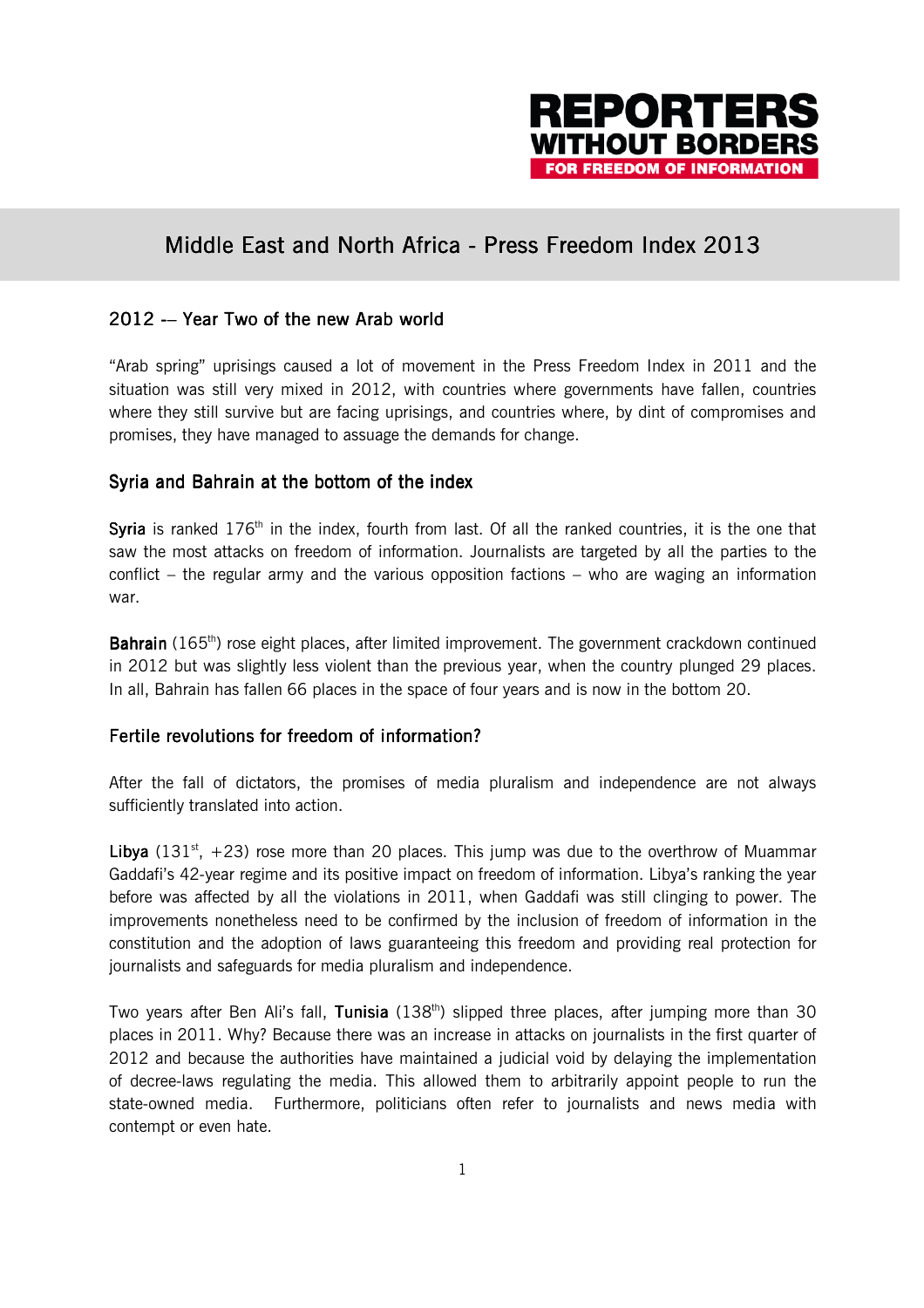

Egypt (158<sup>th</sup>) rose eight places, two years after Hosni Mubarak's departure. This was a slight improvement on 2011, when violence against media personnel caused the country to plummet 39 places from 127th. Journalists and netizens continue to be the targets of physical attacks, arrests and trials and one was fatally injured in December. Shortly after winning elections, the Muslim Brotherhood appointed new executives and editors to run the state newspapers, which had a major impact on their editorial policies. The constitution adopted at the end of 2012 contains vaguelyworded provisions that clearly threaten freedoms. News media can still be closed or seized on the orders of a judge.

**Yemen** (171<sup>st</sup>, +2) continued to languish in the bottom ten. There have been no legislative changes in the year since Abd Rab Mansour Hadi took over as president. Journalists are still exposed to physical attacks, prosecution and even jail sentences. A bill on privately-owned broadcasts and electronic media with a number of draconian provisions, which was submitted to parliament in 2012, has not been totally abandoned.

## "Arab winter" turns icy or News providers still at risk in countries spared by Arab spring

Buffeted by social and economic protests, the **Sultanate of Oman**  $(141<sup>st</sup>)$  sank 24 places, the biggest fall in the Middle East and North Africa in 2012. Some 50 netizens and bloggers were prosecuted on lèse majesté or cyber-crime charges in 2012. No fewer than 28 were convicted in December alone, in trials that trampled on defence rights. The authorities gave promises in response to demands for political, social and economic change but did not carry them out.

A retrograde royal decree in September was one of the reasons why **Jordan** (134<sup>th</sup>, -6) fell. The decree changed the press law and drastically restricted freedom of information, especially for online media, brushing aside all the reform promises that the government gave at the height of the popular unrest in 2011. Journalists are being tried before military courts, especially when they criticize the royal family.

Algeria (125<sup>th</sup>, -3) fell a few places because journalists were the targets of both physical attacks and judicial proceedings, and because of an increase in economic pressure on independent media. More than a year after parliament passed a law that is supposed to abolish the state's broadcasting monopoly, there are still no privately-owned TV stations because a regulatory authority, an essential prior condition, has still not been created. So, for the time being, the new law is nothing but window dressing.

The ranking of Morocco (136<sup>th</sup>, +2) is stable. Media reform was announced after Prime Minister Abdelilah Benkirane took office in November 2011 but his government is dragging its feet on the